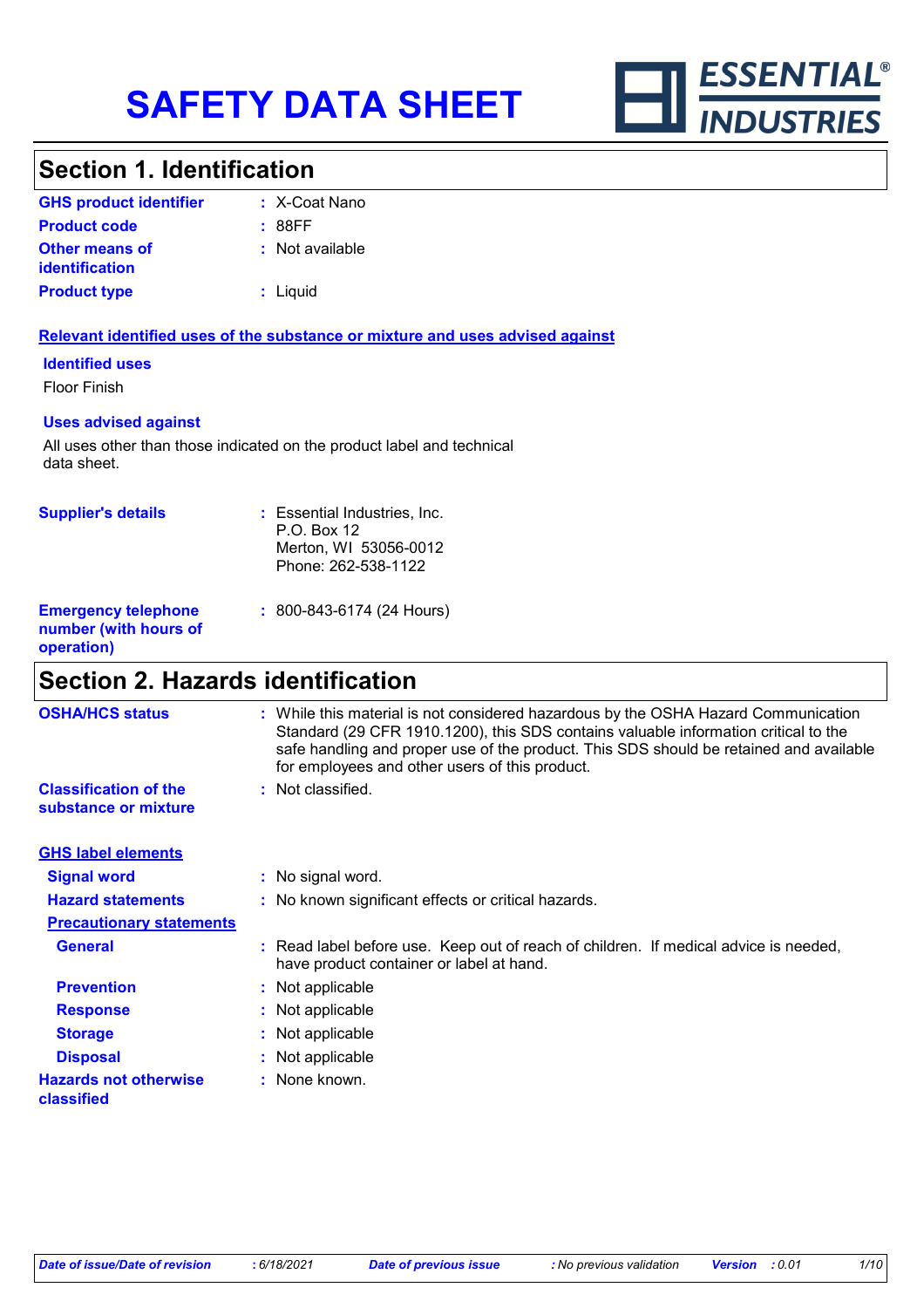### **Section 3. Composition/information on ingredients**

#### **Substance/mixture :**

Mixture

| <b>Ingredient name</b>        | $\bullet$ | <b>CAS number</b> |
|-------------------------------|-----------|-------------------|
| 2-(2-ethoxyethoxy)ethanol     | '≤3       | 111-90-0          |
| tris(2-butoxyethyl) phosphate | ∣≤3       | 78-51-3           |

Any concentration shown as a range is to protect confidentiality or is due to batch variation.

**There are no additional ingredients present which, within the current knowledge of the supplier and in the concentrations applicable, are classified as hazardous to health or the environment and hence require reporting in this section.**

**Occupational exposure limits, if available, are listed in Section 8.**

### **Section 4. First aid measures**

#### **Description of necessary first aid measures**

| <b>Eye contact</b>  | : Immediately flush eyes with plenty of water, occasionally lifting the upper and lower<br>eyelids. Check for and remove any contact lenses. Get medical attention if irritation<br>occurs.                                                                                                                                                            |
|---------------------|--------------------------------------------------------------------------------------------------------------------------------------------------------------------------------------------------------------------------------------------------------------------------------------------------------------------------------------------------------|
| <b>Inhalation</b>   | : Remove victim to fresh air and keep at rest in a position comfortable for breathing. Get<br>medical attention if symptoms occur.                                                                                                                                                                                                                     |
| <b>Skin contact</b> | : Flush contaminated skin with plenty of water. Remove contaminated clothing and<br>shoes. Get medical attention if symptoms occur.                                                                                                                                                                                                                    |
| <b>Ingestion</b>    | : Wash out mouth with water. Remove victim to fresh air and keep at rest in a position<br>comfortable for breathing. If material has been swallowed and the exposed person is<br>conscious, give small quantities of water to drink. Do not induce vomiting unless<br>directed to do so by medical personnel. Get medical attention if symptoms occur. |

#### **Most important symptoms/effects, acute and delayed**

| <b>Potential acute health effects</b> |                                                                                                                                |
|---------------------------------------|--------------------------------------------------------------------------------------------------------------------------------|
| <b>Eye contact</b>                    | : No known significant effects or critical hazards.                                                                            |
| <b>Inhalation</b>                     | : No known significant effects or critical hazards.                                                                            |
| <b>Skin contact</b>                   | : No known significant effects or critical hazards.                                                                            |
| <b>Ingestion</b>                      | : No known significant effects or critical hazards.                                                                            |
| <b>Over-exposure signs/symptoms</b>   |                                                                                                                                |
| <b>Eye contact</b>                    | : No specific data.                                                                                                            |
| <b>Inhalation</b>                     | : No specific data.                                                                                                            |
| <b>Skin contact</b>                   | : No specific data.                                                                                                            |
| <b>Ingestion</b>                      | : No specific data.                                                                                                            |
|                                       |                                                                                                                                |
|                                       | <u>Indication of immediate medical attention and special treatment needed, if necessary</u>                                    |
| <b>Notes to physician</b>             | : Treat symptomatically. Contact poison treatment specialist immediately if large<br>quantities have been ingested or inhaled. |
| <b>Specific treatments</b>            | : No specific treatment.                                                                                                       |
| <b>Protection of first-aiders</b>     | : No action shall be taken involving any personal risk or without suitable training.                                           |

#### **See toxicological information (Section 11)**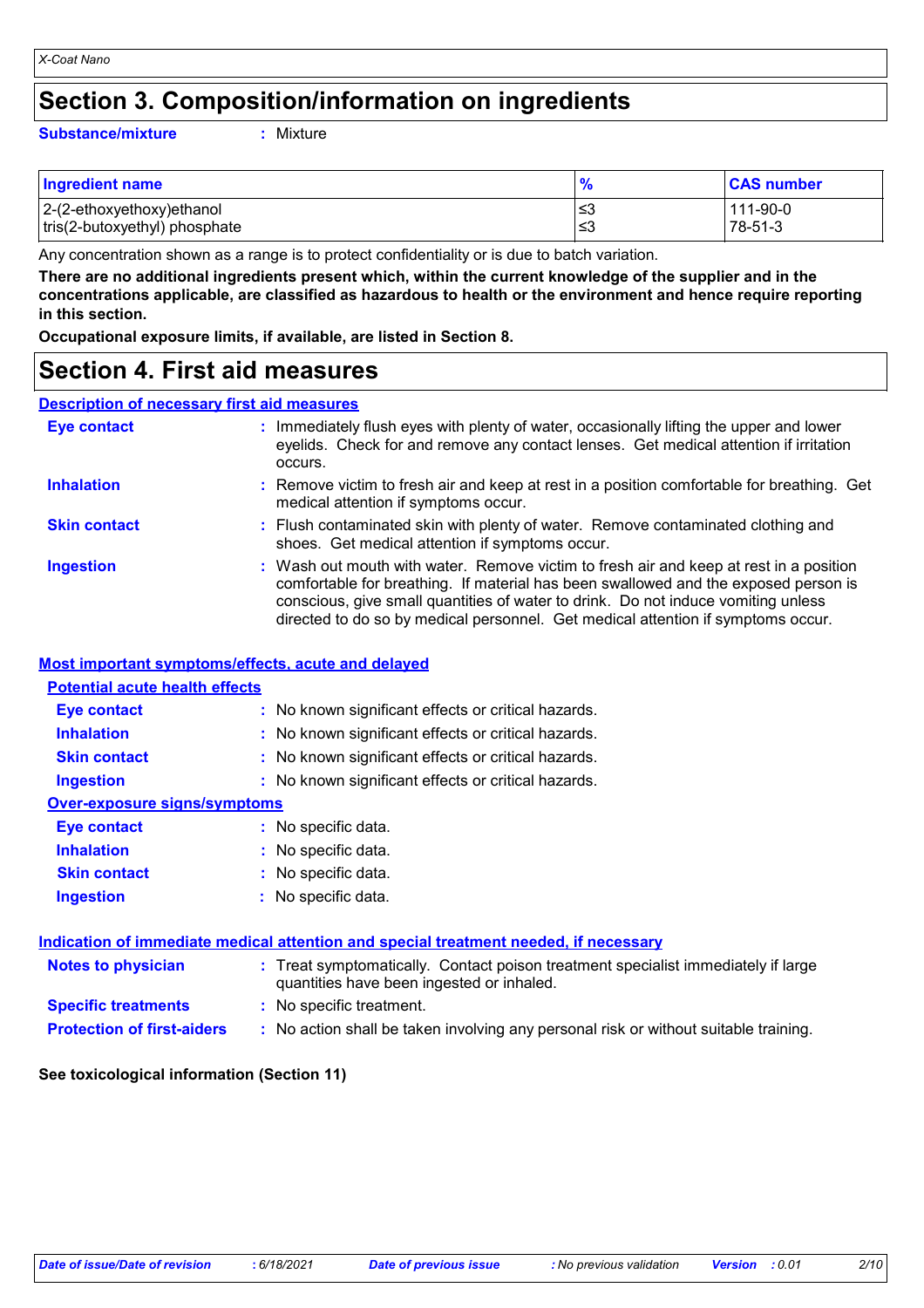# **Section 5. Fire-fighting measures**

| <b>Extinguishing media</b>                               |                                                                                                                                                                                                     |
|----------------------------------------------------------|-----------------------------------------------------------------------------------------------------------------------------------------------------------------------------------------------------|
| <b>Suitable extinguishing</b><br>media                   | : Use an extinguishing agent suitable for the surrounding fire.                                                                                                                                     |
| <b>Unsuitable extinguishing</b><br>media                 | : None known.                                                                                                                                                                                       |
| <b>Specific hazards arising</b><br>from the chemical     | : In a fire or if heated, a pressure increase will occur and the container may burst.                                                                                                               |
| <b>Hazardous thermal</b><br>decomposition products       | Decomposition products may include the following materials:<br>carbon dioxide<br>carbon monoxide<br>phosphorus oxides                                                                               |
| <b>Special protective actions</b><br>for fire-fighters   | : Promptly isolate the scene by removing all persons from the vicinity of the incident if<br>there is a fire. No action shall be taken involving any personal risk or without suitable<br>training. |
| <b>Special protective</b><br>equipment for fire-fighters | Fire-fighters should wear appropriate protective equipment and self-contained breathing<br>apparatus (SCBA) with a full face-piece operated in positive pressure mode.                              |

### **Section 6. Accidental release measures**

|                                                              | Personal precautions, protective equipment and emergency procedures                                                                                                                                                                                                                                                                                                                                                                                                                                                                                                                        |
|--------------------------------------------------------------|--------------------------------------------------------------------------------------------------------------------------------------------------------------------------------------------------------------------------------------------------------------------------------------------------------------------------------------------------------------------------------------------------------------------------------------------------------------------------------------------------------------------------------------------------------------------------------------------|
| For non-emergency<br>personnel                               | : No action shall be taken involving any personal risk or without suitable training.<br>Evacuate surrounding areas. Keep unnecessary and unprotected personnel from<br>entering. Do not touch or walk through spilled material. Put on appropriate personal<br>protective equipment.                                                                                                                                                                                                                                                                                                       |
| For emergency responders                                     | : If specialized clothing is required to deal with the spillage, take note of any information in<br>Section 8 on suitable and unsuitable materials. See also the information in "For non-<br>emergency personnel".                                                                                                                                                                                                                                                                                                                                                                         |
| <b>Environmental precautions</b>                             | : Avoid dispersal of spilled material and runoff and contact with soil, waterways, drains<br>and sewers. Inform the relevant authorities if the product has caused environmental<br>pollution (sewers, waterways, soil or air).                                                                                                                                                                                                                                                                                                                                                            |
| <b>Methods and materials for containment and cleaning up</b> |                                                                                                                                                                                                                                                                                                                                                                                                                                                                                                                                                                                            |
| <b>Small spill</b>                                           | : Stop leak if without risk. Move containers from spill area. Dilute with water and mop up<br>if water-soluble. Alternatively, or if water-insoluble, absorb with an inert dry material and<br>place in an appropriate waste disposal container. Dispose of via a licensed waste<br>disposal contractor.                                                                                                                                                                                                                                                                                   |
| <b>Large spill</b>                                           | : Stop leak if without risk. Move containers from spill area. Prevent entry into sewers,<br>water courses, basements or confined areas. Wash spillages into an effluent treatment<br>plant or proceed as follows. Contain and collect spillage with non-combustible,<br>absorbent material e.g. sand, earth, vermiculite or diatomaceous earth and place in<br>container for disposal according to local regulations (see Section 13). Dispose of via a<br>licensed waste disposal contractor. Note: see Section 1 for emergency contact<br>information and Section 13 for waste disposal. |

# **Section 7. Handling and storage**

### **Precautions for safe handling**

| <b>Protective measures</b>                       | : Put on appropriate personal protective equipment (see Section 8).                                                                                                                                                                                                                                                                                           |
|--------------------------------------------------|---------------------------------------------------------------------------------------------------------------------------------------------------------------------------------------------------------------------------------------------------------------------------------------------------------------------------------------------------------------|
| <b>Advice on general</b><br>occupational hygiene | : Eating, drinking and smoking should be prohibited in areas where this material is<br>handled, stored and processed. Workers should wash hands and face before eating,<br>drinking and smoking. Remove contaminated clothing and protective equipment before<br>entering eating areas. See also Section 8 for additional information on hygiene<br>measures. |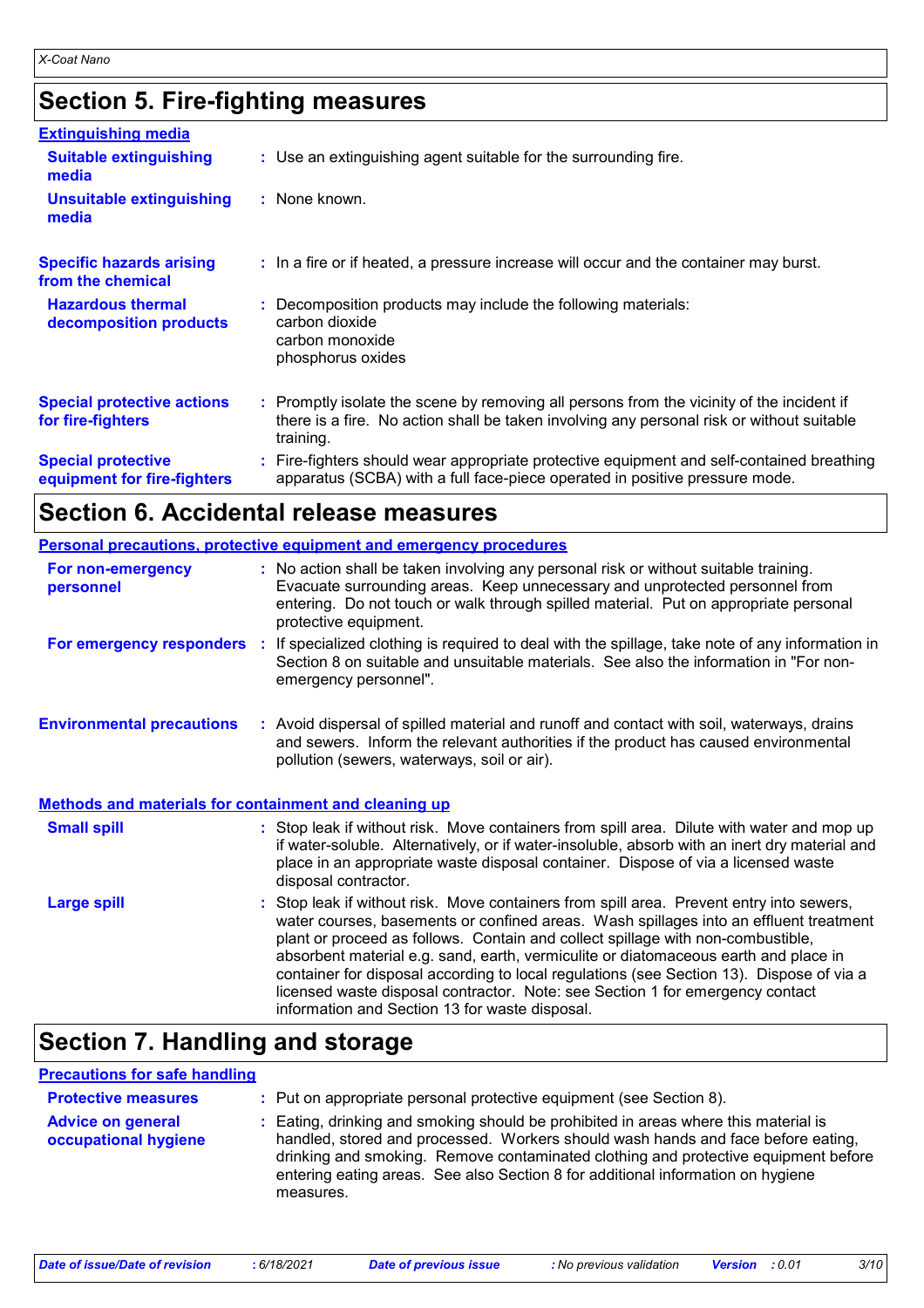# **Section 7. Handling and storage**

| <b>Conditions for safe storage,</b> | : Store in accordance with local regulations. Store in original container protected from  |
|-------------------------------------|-------------------------------------------------------------------------------------------|
| including any                       | direct sunlight in a dry, cool and well-ventilated area, away from incompatible materials |
| <b>incompatibilities</b>            | and food and drink. Keep container tightly closed and sealed until ready for use.         |
|                                     | Containers that have been opened must be carefully resealed and kept upright to           |
|                                     | prevent leakage. Do not store in unlabeled containers. Use appropriate containment to     |
|                                     | avoid environmental contamination. See Section 10 for incompatible materials before       |
|                                     | handling or use.                                                                          |

### **Section 8. Exposure controls/personal protection**

#### **Control parameters**

#### **Occupational exposure limits**

| <b>Ingredient name</b>        | <b>Exposure limits</b>                                            |
|-------------------------------|-------------------------------------------------------------------|
| 2-(2-ethoxyethoxy) ethanol    | <b>AIHA WEEL (United States, 7/2020).</b><br>TWA: 25 ppm 8 hours. |
| tris(2-butoxyethyl) phosphate | INone.                                                            |

| <b>Appropriate engineering</b><br><b>controls</b> |    | : Good general ventilation should be sufficient to control worker exposure to airborne<br>contaminants.                                                                                                                                                                                                                                                                                           |
|---------------------------------------------------|----|---------------------------------------------------------------------------------------------------------------------------------------------------------------------------------------------------------------------------------------------------------------------------------------------------------------------------------------------------------------------------------------------------|
| <b>Environmental exposure</b><br><b>controls</b>  |    | Emissions from ventilation or work process equipment should be checked to ensure<br>they comply with the requirements of environmental protection legislation. In some<br>cases, fume scrubbers, filters or engineering modifications to the process equipment<br>will be necessary to reduce emissions to acceptable levels.                                                                     |
| <b>Individual protection measures</b>             |    |                                                                                                                                                                                                                                                                                                                                                                                                   |
| <b>Hygiene measures</b>                           |    | : Wash hands, forearms and face thoroughly after handling chemical products, before<br>eating, smoking and using the lavatory and at the end of the working period.<br>Appropriate techniques should be used to remove potentially contaminated clothing.<br>Wash contaminated clothing before reusing. Ensure that eyewash stations and safety<br>showers are close to the workstation location. |
| <b>Eye/face protection</b>                        |    | Safety eyewear complying with an approved standard should be used when a risk<br>assessment indicates this is necessary to avoid exposure to liquid splashes, mists,<br>gases or dusts. If contact is possible, the following protection should be worn, unless<br>the assessment indicates a higher degree of protection: safety glasses with side-<br>shields.                                  |
| <b>Skin protection</b>                            |    |                                                                                                                                                                                                                                                                                                                                                                                                   |
| <b>Hand protection</b>                            |    | : Chemical-resistant, impervious gloves complying with an approved standard should be<br>worn at all times when handling chemical products if a risk assessment indicates this is<br>necessary.                                                                                                                                                                                                   |
| <b>Body protection</b>                            |    | Personal protective equipment for the body should be selected based on the task being<br>performed and the risks involved and should be approved by a specialist before<br>handling this product.                                                                                                                                                                                                 |
| <b>Other skin protection</b>                      |    | : Appropriate footwear and any additional skin protection measures should be selected<br>based on the task being performed and the risks involved and should be approved by a<br>specialist before handling this product.                                                                                                                                                                         |
| <b>Respiratory protection</b>                     | ÷. | Based on the hazard and potential for exposure, select a respirator that meets the<br>appropriate standard or certification. Respirators must be used according to a<br>respiratory protection program to ensure proper fitting, training, and other important<br>aspects of use.                                                                                                                 |

# **Section 9. Physical and chemical properties**

| <b>Appearance</b>     |                 |
|-----------------------|-----------------|
| <b>Physical state</b> | : Liquid        |
| <b>Color</b>          | : White         |
| <b>Odor</b>           | : Bland         |
| <b>Odor threshold</b> | : Not available |
|                       |                 |

*Date of issue/Date of revision* **:** *6/18/2021 Date of previous issue : No previous validation Version : 0.01 4/10*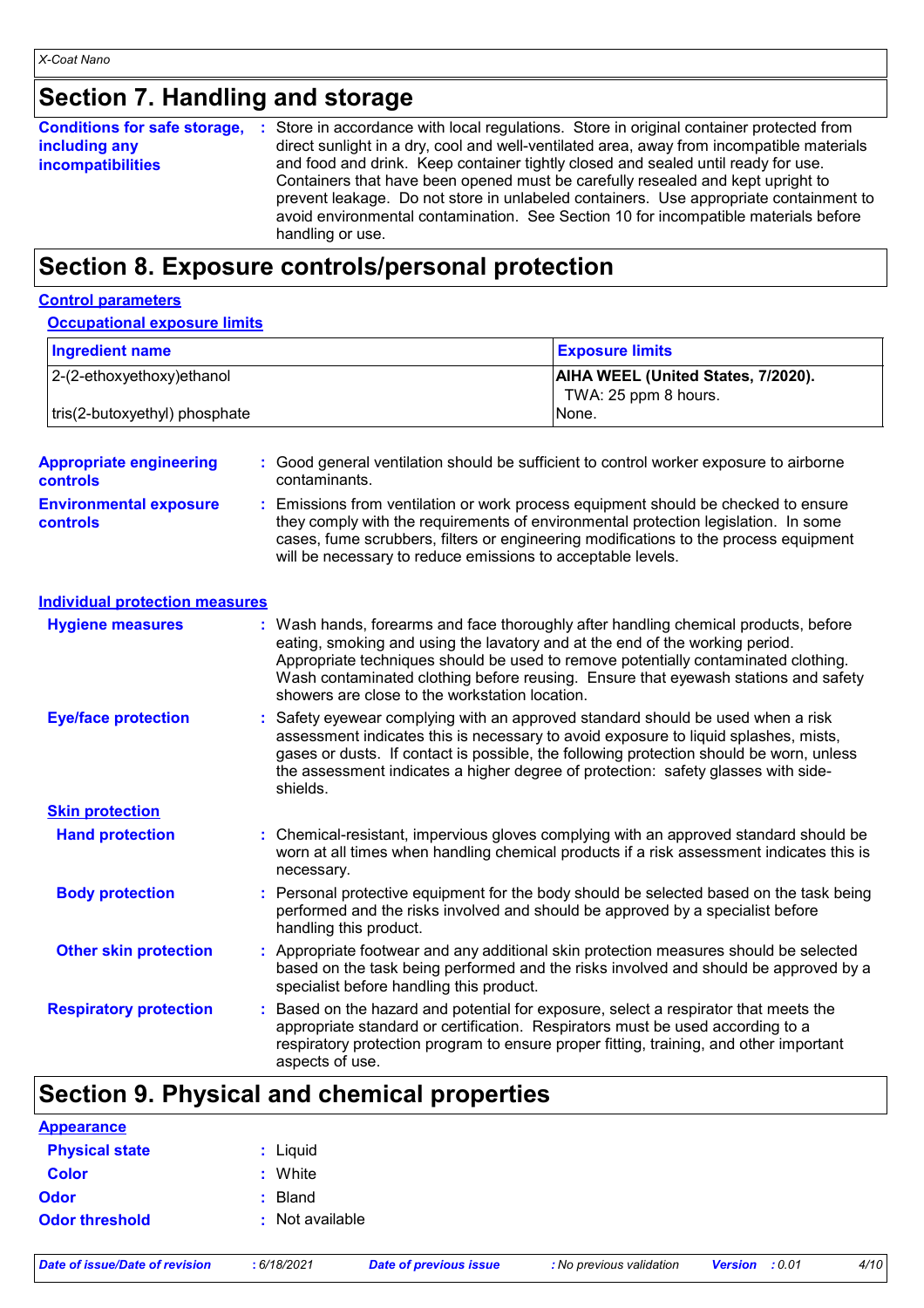# **Section 9. Physical and chemical properties**

| рH                                                |    | : 7 to 8                              |
|---------------------------------------------------|----|---------------------------------------|
| <b>Melting point</b>                              |    | : $0^{\circ}$ C (32 $^{\circ}$ F)     |
| <b>Boiling point</b>                              | t. | 100°C (212°F)                         |
| <b>Flash point</b>                                |    | Closed cup: >93.334°C (>200°F)        |
| <b>Evaporation rate</b>                           |    | Not available                         |
| <b>Flammability (solid, gas)</b>                  |    | Not available                         |
| Lower and upper explosive<br>(flammable) limits   |    | $:$ Not available                     |
| <b>Vapor pressure</b>                             | ÷. | <4 kPa (<30 mm Hg) [room temperature] |
| <b>Vapor density</b>                              |    | $<$ 1 [Air = 1]                       |
| <b>Relative density</b>                           |    | 1.04 $g/cm^{3}$                       |
| <b>Solubility</b>                                 |    | Not available                         |
| <b>Partition coefficient: n-</b><br>octanol/water |    | : Not available                       |
| <b>Auto-ignition temperature</b>                  |    | : Not available                       |
| <b>Decomposition temperature</b>                  |    | : Not available                       |
| <b>Viscosity</b>                                  |    | Not available                         |
| <b>VOC content</b>                                |    | $: 1\%$                               |

# **Section 10. Stability and reactivity**

| <b>Hazardous decomposition</b><br>products   | : Under normal conditions of storage and use, hazardous decomposition products should<br>not be produced. |
|----------------------------------------------|-----------------------------------------------------------------------------------------------------------|
| <b>Incompatible materials</b>                | : No specific data.                                                                                       |
| <b>Conditions to avoid</b>                   | : No specific data.                                                                                       |
| <b>Possibility of hazardous</b><br>reactions | : Under normal conditions of storage and use, hazardous reactions will not occur.                         |
| <b>Chemical stability</b>                    | : The product is stable.                                                                                  |
| <b>Reactivity</b>                            | : No specific test data related to reactivity available for this product or its ingredients.              |

### **Section 11. Toxicological information**

### **Information on toxicological effects**

| <b>Acute toxicity</b>                                          |                         |                |                                    |                 |
|----------------------------------------------------------------|-------------------------|----------------|------------------------------------|-----------------|
| <b>Product/ingredient name</b>                                 | <b>Result</b>           | <b>Species</b> | <b>Dose</b>                        | <b>Exposure</b> |
| $ 2-(2-ethoxyethoxy)e$ thanol<br>tris(2-butoxyethyl) phosphate | LD50 Oral<br>ILD50 Oral | Rat<br>Rat     | $ 7500 \text{ mg/kg} $<br>$3$ g/kg |                 |

### **Irritation/Corrosion**

| <b>Product/ingredient name</b> | <b>Result</b>            | <b>Species</b> | <b>Score</b> | <b>Exposure</b>     | <b>Observation</b> |
|--------------------------------|--------------------------|----------------|--------------|---------------------|--------------------|
| 2-(2-ethoxyethoxy)ethanol      | Eyes - Mild irritant     | Rabbit         |              | $125 \text{ mg}$    |                    |
|                                | Eyes - Moderate irritant | Rabbit         |              | 500 mg              |                    |
|                                | Skin - Mild irritant     | Rabbit         |              | <b>24 hours 500</b> |                    |
|                                |                          |                |              | l mg                |                    |
| tris(2-butoxyethyl) phosphate  | Eyes - Mild irritant     | Rabbit         |              | 24 hours 500        |                    |
|                                |                          |                |              | mg                  |                    |
|                                | Skin - Mild irritant     | Rabbit         |              | 24 hours 500        |                    |
|                                |                          |                |              | mg                  |                    |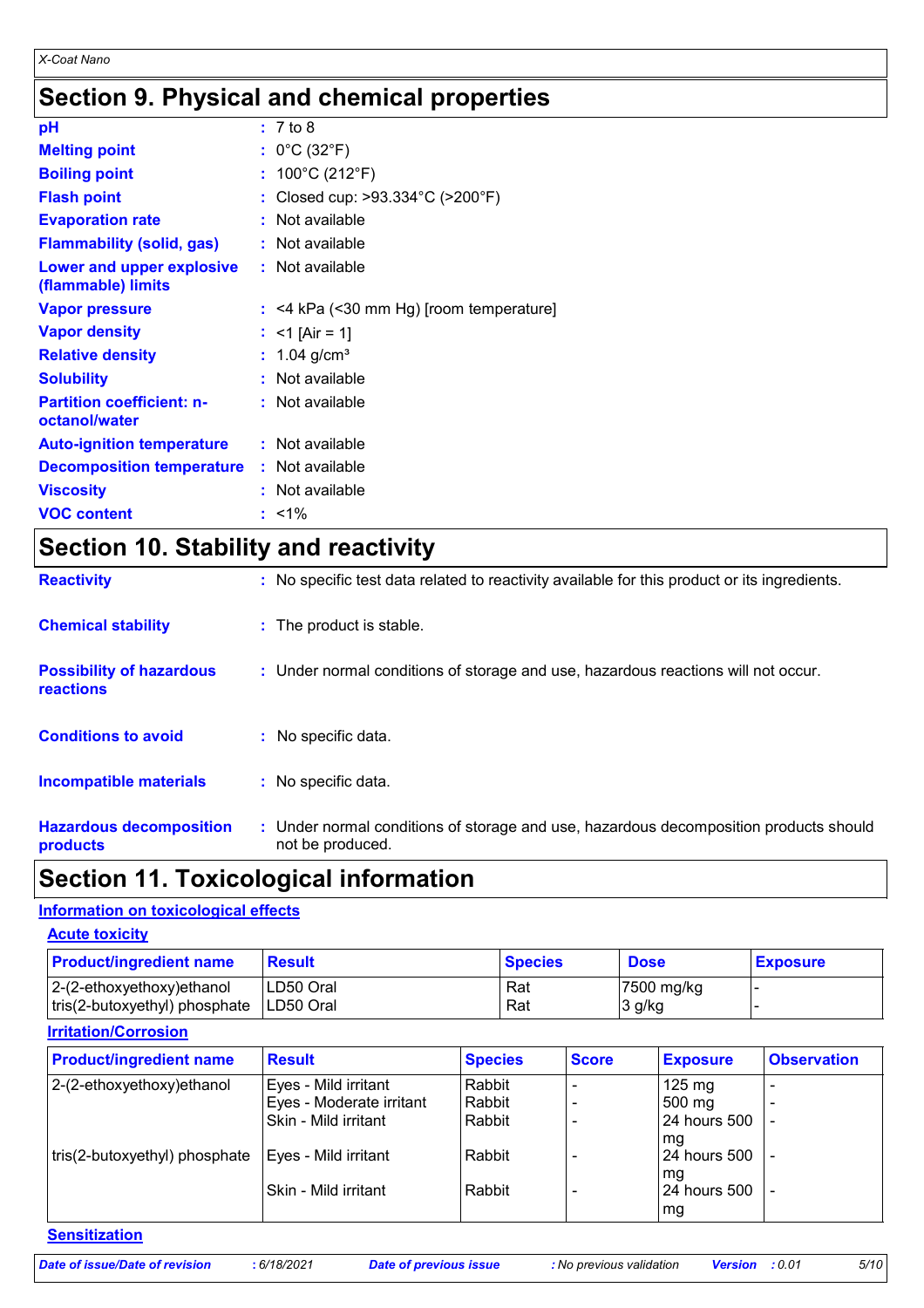### **Section 11. Toxicological information**

Not available

**Mutagenicity**

Not available

#### **Carcinogenicity**

Not available

#### **Reproductive toxicity**

Not available

#### **Teratogenicity**

Not available

### **Specific target organ toxicity (single exposure)**

Not available

#### **Specific target organ toxicity (repeated exposure)** Not available

#### **Aspiration hazard**

Not available

| <b>Information on the likely</b><br>routes of exposure | : Not available                                     |
|--------------------------------------------------------|-----------------------------------------------------|
| <b>Potential acute health effects</b>                  |                                                     |
| <b>Eye contact</b>                                     | : No known significant effects or critical hazards. |
| <b>Inhalation</b>                                      | : No known significant effects or critical hazards. |
| <b>Skin contact</b>                                    | : No known significant effects or critical hazards. |
| <b>Ingestion</b>                                       | : No known significant effects or critical hazards. |

### **Symptoms related to the physical, chemical and toxicological characteristics**

| <b>Eye contact</b>  | : No specific data. |
|---------------------|---------------------|
| <b>Inhalation</b>   | : No specific data. |
| <b>Skin contact</b> | : No specific data. |
| <b>Ingestion</b>    | : No specific data. |

### **Delayed and immediate effects and also chronic effects from short and long term exposure**

| : Not available                                     |
|-----------------------------------------------------|
| : Not available<br><b>Potential delayed effects</b> |
|                                                     |
| : Not available                                     |
| <b>Potential delayed effects : Not available</b>    |
| <b>Potential chronic health effects</b>             |
|                                                     |
| : No known significant effects or critical hazards. |
| No known significant effects or critical hazards.   |
| No known significant effects or critical hazards.   |
| No known significant effects or critical hazards.   |
| No known significant effects or critical hazards.   |
|                                                     |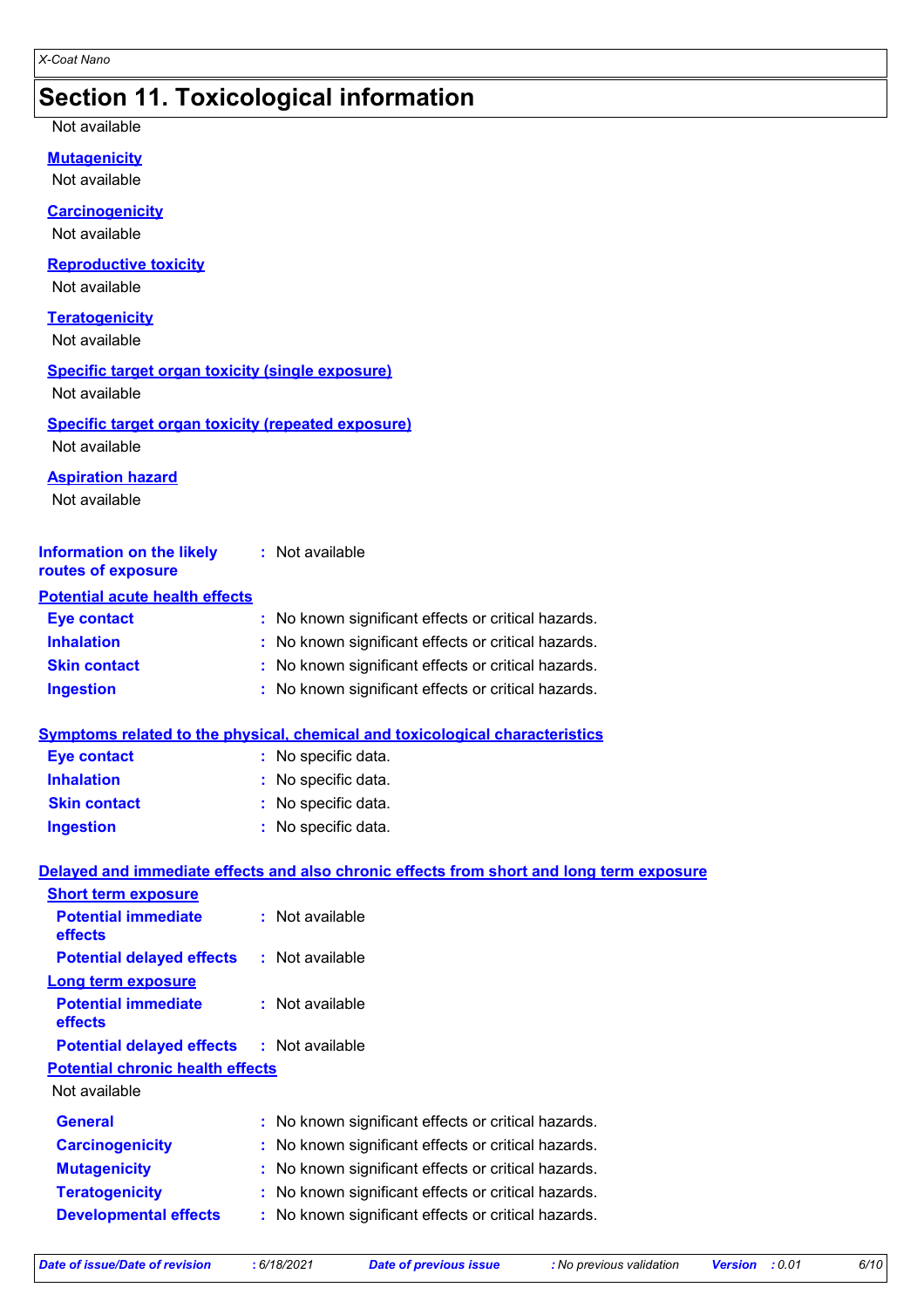# **Section 11. Toxicological information**

**Fertility effects** : No known significant effects or critical hazards.

### **Numerical measures of toxicity**

| <b>Acute toxicity estimates</b> |                                    |  |
|---------------------------------|------------------------------------|--|
| Route                           | <b>ATE value</b>                   |  |
| Oral<br>Dermal                  | 136396.23 mg/kg<br>181065.08 mg/kg |  |

### **Section 12. Ecological information**

#### **Toxicity**

| <b>Product/ingredient name</b> | <b>Result</b>                                                           | <b>Species</b>                                            | <b>Exposure</b>          |
|--------------------------------|-------------------------------------------------------------------------|-----------------------------------------------------------|--------------------------|
| $ 2-(2-ethoxyethoxy)$ ethanol  | Acute LC50 3340000 µg/l Fresh water                                     | Daphnia - Daphnia magna -<br>l Neonate                    | 48 hours                 |
| tris(2-butoxyethyl) phosphate  | Acute LC50 6010000 µg/l Fresh water<br>Acute LC50 3.34 mg/l Fresh water | Fish - Ictalurus punctatus<br>Fish - Danio rerio - Embryo | I96 hours l<br>196 hours |

### **Persistence and degradability**

Not available

### **Bioaccumulative potential**

| <b>Product/ingredient name</b>                     | <b>LogP</b> <sub>ow</sub> | <b>BCF</b> | <b>Potential</b> |
|----------------------------------------------------|---------------------------|------------|------------------|
| $ 2-(2-ethoxyethoxy)ethanol$                       | $-0.54$                   |            | low              |
| $\vert$ tris(2-butoxyethyl) phosphate $\vert$ 3.75 |                           | 5.8        | low              |

### **Mobility in soil**

**Soil/water partition coefficient (KOC) :** Not available

**Other adverse effects** : No known significant effects or critical hazards.

### **Section 13. Disposal considerations**

| <b>Disposal methods</b> | : The generation of waste should be avoided or minimized wherever possible. Disposal<br>of this product, solutions and any by-products should at all times comply with the<br>requirements of environmental protection and waste disposal legislation and any<br>regional local authority requirements. Dispose of surplus and non-recyclable products<br>via a licensed waste disposal contractor. Waste should not be disposed of untreated to<br>the sewer unless fully compliant with the requirements of all authorities with jurisdiction.<br>Waste packaging should be recycled. Incineration or landfill should only be considered<br>when recycling is not feasible. This material and its container must be disposed of in a<br>safe way. Empty containers or liners may retain some product residues. Avoid<br>dispersal of spilled material and runoff and contact with soil, waterways, drains and |
|-------------------------|-----------------------------------------------------------------------------------------------------------------------------------------------------------------------------------------------------------------------------------------------------------------------------------------------------------------------------------------------------------------------------------------------------------------------------------------------------------------------------------------------------------------------------------------------------------------------------------------------------------------------------------------------------------------------------------------------------------------------------------------------------------------------------------------------------------------------------------------------------------------------------------------------------------------|
|                         | sewers.                                                                                                                                                                                                                                                                                                                                                                                                                                                                                                                                                                                                                                                                                                                                                                                                                                                                                                         |

# **Section 14. Transport information**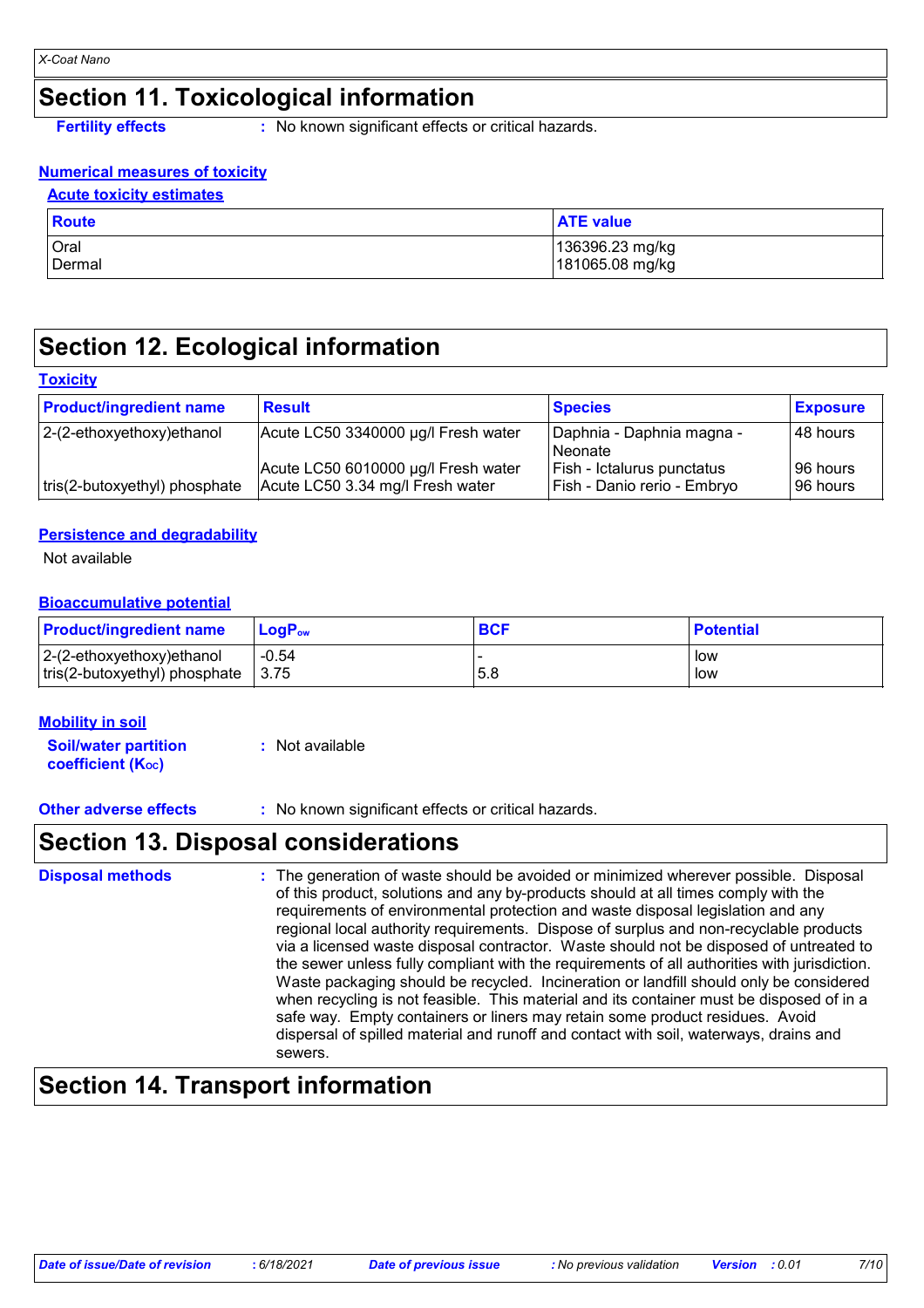### **Section 14. Transport information**

|                                      | <b>DOT Classification</b> | <b>IMDG</b>   | <b>IATA</b>   |
|--------------------------------------|---------------------------|---------------|---------------|
| <b>UN number</b>                     | Not regulated             | Not regulated | Not regulated |
| <b>UN proper</b><br>shipping name    |                           | -             |               |
| <b>Transport</b><br>hazard class(es) |                           |               |               |
| <b>Packing group</b>                 | $\blacksquare$            | -             | ۰             |
| <b>Environmental</b><br>hazards      | No.                       | No.           | No.           |

**Additional information**

**Special precautions for user Transport within user's premises:** always transport in closed containers that are **:** upright and secure. Ensure that persons transporting the product know what to do in the event of an accident or spillage.

**Transport in bulk according :** Not available **to IMO instruments**

### **Section 15. Regulatory information**

#### **U.S. Federal regulations**

**Clean Air Act Section 112 :** Listed **(b) Hazardous Air Pollutants (HAPs)**

### **SARA 311/312**

**Classification :** Not applicable

#### **Composition/information on ingredients**

| <b>Name</b>                                                    |      | <b>Classification</b>                                                      |
|----------------------------------------------------------------|------|----------------------------------------------------------------------------|
| $ 2-(2-ethoxyethoxy)$ ethanol<br>tris(2-butoxyethyl) phosphate | ! ≤3 | <b>EYE IRRITATION - Category 2A</b><br><b>EYE IRRITATION - Category 2B</b> |

#### **SARA 313**

|                           | <b>Product name</b>         | <b>CAS number</b> | $\frac{9}{6}$ |
|---------------------------|-----------------------------|-------------------|---------------|
| <b>Form R - Reporting</b> | 12-(2-propoxyethoxy)ethanol | 6881-94-3         | '≤3           |
| <b>requirements</b>       | 2-(2-ethoxyethoxy)ethanol   | $111-90-0$        | ∣≤3           |

SARA 313 notifications must not be detached from the SDS and any copying and redistribution of the SDS shall include copying and redistribution of the notice attached to copies of the SDS subsequently redistributed.

#### **Inventory list**

| <b>CANADA INVENTORY</b><br>(DSL)            | : All components are listed or exempted. |
|---------------------------------------------|------------------------------------------|
| <b>United States inventory</b><br>(TSCA 8b) | : All components are active or exempted. |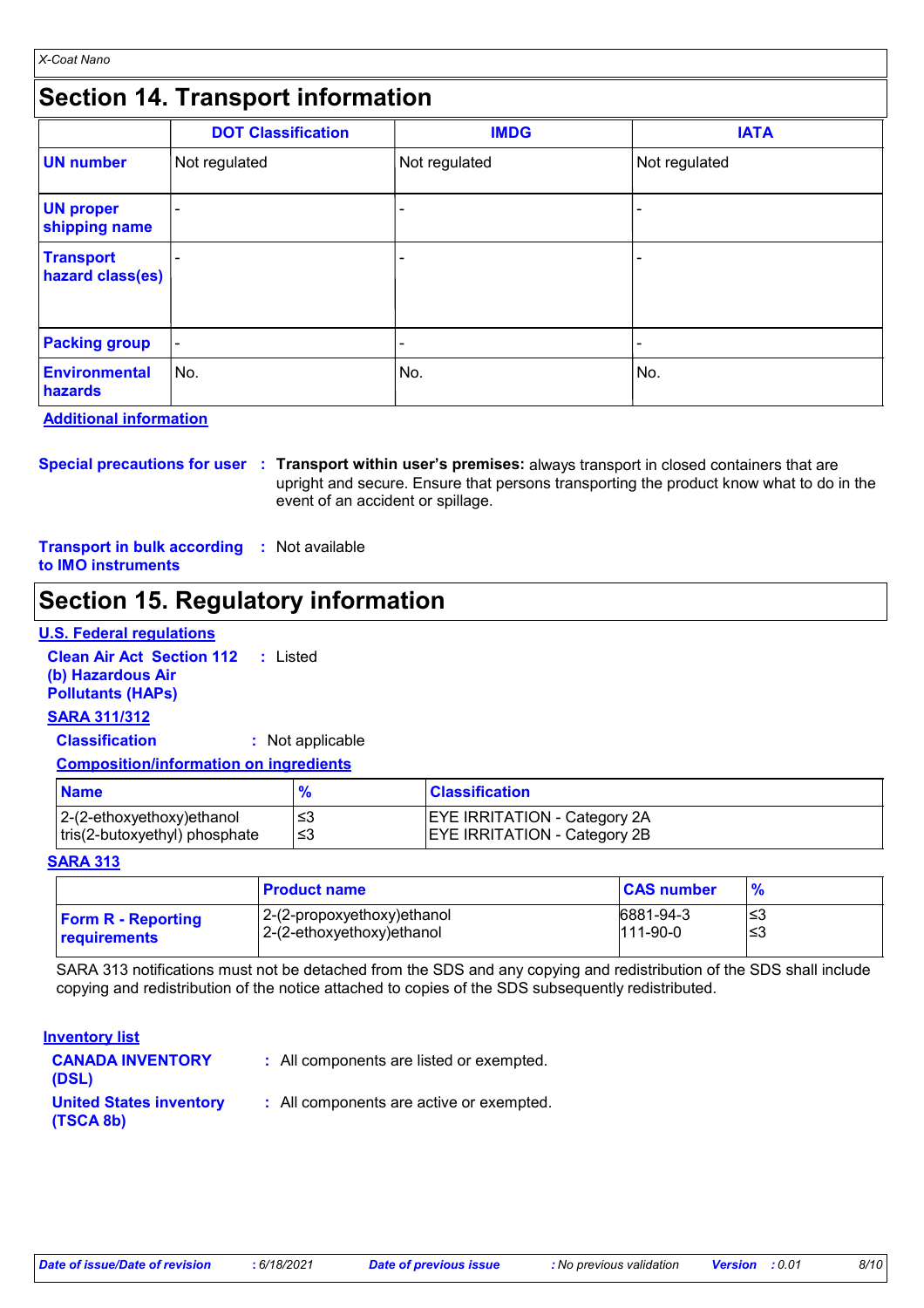# **Section 16. Other information**

### **Hazardous Material Information System (U.S.A.)**



**Caution: HMIS® ratings are based on a 0-4 rating scale, with 0 representing minimal hazards or risks, and 4 representing significant hazards or risks. Although HMIS® ratings and the associated label are not required on SDSs or products leaving a facility under 29 CFR 1910.1200, the preparer may choose to provide them. HMIS® ratings are to be used with a fully implemented HMIS® program. HMIS® is a registered trademark and service mark of the American Coatings Association, Inc.**

**The customer is responsible for determining the PPE code for this material. For more information on HMIS® Personal Protective Equipment (PPE) codes, consult the HMIS® Implementation Manual.**

### **National Fire Protection Association (U.S.A.)**



**Reprinted with permission from NFPA 704-2001, Identification of the Hazards of Materials for Emergency Response Copyright ©1997, National Fire Protection Association, Quincy, MA 02269. This reprinted material is not the complete and official position of the National Fire Protection Association, on the referenced subject which is represented only by the standard in its entirety.**

**Copyright ©2001, National Fire Protection Association, Quincy, MA 02269. This warning system is intended to be interpreted and applied only by properly trained individuals to identify fire, health and reactivity hazards of chemicals. The user is referred to certain limited number of chemicals with recommended classifications in NFPA 49 and NFPA 325, which would be used as a guideline only. Whether the chemicals are classified by NFPA or not, anyone using the 704 systems to classify chemicals does so at their own risk.**

| <b>Classification</b>             |                                                                                                                                                                                                                                                                                                                                                                                                                                                                                                                                                                   | <b>Justification</b> |
|-----------------------------------|-------------------------------------------------------------------------------------------------------------------------------------------------------------------------------------------------------------------------------------------------------------------------------------------------------------------------------------------------------------------------------------------------------------------------------------------------------------------------------------------------------------------------------------------------------------------|----------------------|
| Not classified.                   |                                                                                                                                                                                                                                                                                                                                                                                                                                                                                                                                                                   |                      |
| <b>History</b>                    |                                                                                                                                                                                                                                                                                                                                                                                                                                                                                                                                                                   |                      |
| <b>Date of printing</b>           | : 6/18/2021                                                                                                                                                                                                                                                                                                                                                                                                                                                                                                                                                       |                      |
| Date of issue/Date of<br>revision | : 6/18/2021                                                                                                                                                                                                                                                                                                                                                                                                                                                                                                                                                       |                      |
| Date of previous issue            | : No previous validation                                                                                                                                                                                                                                                                                                                                                                                                                                                                                                                                          |                      |
| <b>Version</b>                    | : 0.01                                                                                                                                                                                                                                                                                                                                                                                                                                                                                                                                                            |                      |
| <b>Key to abbreviations</b>       | $\therefore$ ATE = Acute Toxicity Estimate<br>BCF = Bioconcentration Factor<br>GHS = Globally Harmonized System of Classification and Labelling of Chemicals<br>IATA = International Air Transport Association<br>IBC = Intermediate Bulk Container<br><b>IMDG</b> = International Maritime Dangerous Goods<br>LogPow = logarithm of the octanol/water partition coefficient<br>MARPOL = International Convention for the Prevention of Pollution From Ships, 1973<br>as modified by the Protocol of 1978. ("Marpol" = marine pollution)<br>$UN = United Nations$ |                      |
| <b>References</b>                 | : Not available                                                                                                                                                                                                                                                                                                                                                                                                                                                                                                                                                   |                      |
|                                   | $\nabla$ Indicates information that has changed from previously issued version.                                                                                                                                                                                                                                                                                                                                                                                                                                                                                   |                      |

#### **Procedure used to derive the classification**

**Indicates information that has changed from previously issued version.**

#### **Notice to reader**